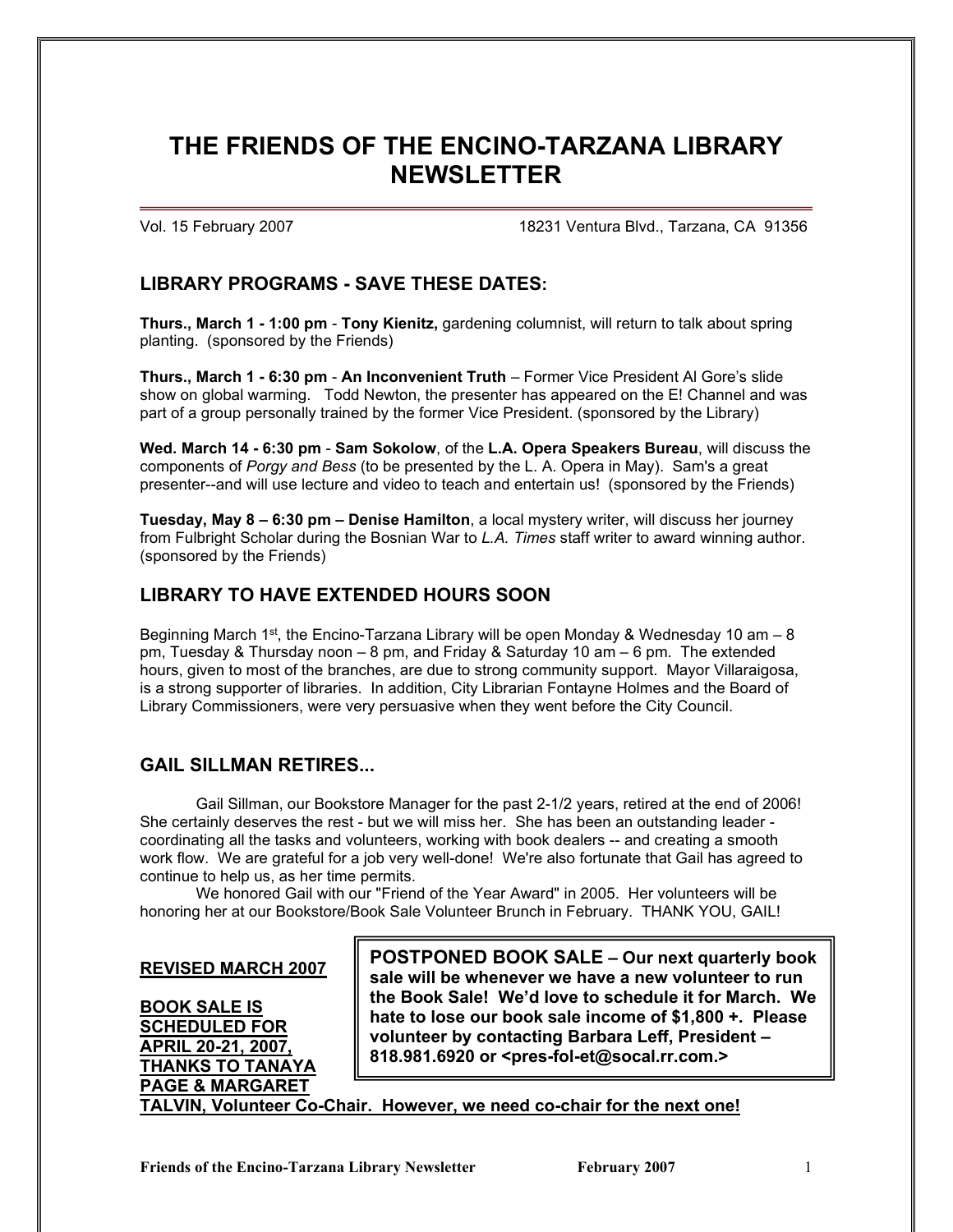**A BIG 'THANK YOU'** to the following volunteers who have continued to do an excellent job in keeping our Bookstore alive - in spite of the lack of a Bookstore Manager:

NORMA LAMKEN and JOYCE PROPPER for sorting new book donations, and restocking the Bookstore IRWIN (SKIP) CLAPKIN for moving boxes of books into our storage cabinets JANE GEBERS for scheduling our Bookstore volunteers MARGARET TALVIN for training volunteers and screening potential volunteers AND ALL VOLUNTEERS AND SUBSTITUTES who staff the Bookstore daily.

### **FOL BOARD NEWS**

We welcome **Mally Martin** as our new Hospitality Co-Chair, to work with Co-Chair **Helene Taneman**, who is recovering very nicely from hip surgery. **Lisa English** has retired as Hospitality Co-Chair. THANK YOU, LISA!

#### **WE NEED YOU! We have the following open positions on our Board:**

**Bookstore Chair** - in charge of our bookstore. **Book Sale Chair** - in charge of our quarterly book sales. **Second Vice President** - to help with upcoming projects **Member-at-Large** - also to help with upcoming projects

If interested, please contact Barbara Leff, President - 818.981.6920 - [pres-fol-et@socal.rr.com](mailto:pres-fol-et@socal.rr.com)

#### **WHAT'S IN THE BOOK BAG? by CAROL FOX, Book Club Chair**

The FOL Book Club is currently reading Katharine Grahams' Pulitzer Prize winning autobiography*,* Personal History, an extraordinary story of the woman who guided the Washington Post during the critical period of the Pentagon Papers and Watergate.

Another fascinating autobiography is By Myself and Then Some by film and Broadway star Lauren Bacall. The book gives readers an insider's glimpse of her life, including her family, her marriages, and her decades-long career. Also recommended is Confessions of a Shopaholic, by Sophie Kinsella and the award-winning The Book Thief by Markus Zusak. A highly recommended book is Namesake by Pulitzer Prize winning author Jhumpa Lahiri. Lahiri treats her readers to an incredible story of the joys and trials experienced by an Indian couple when they immigrate to America.

If you would like to recommend a book, please address the information to Carol Fox and leave it in our Library Book Store.

Please note that all FOL members are welcome to join the Book Club.

#### *A great book should leave you…slightly exhausted at the end. You live several lives while reading it."* – William Styron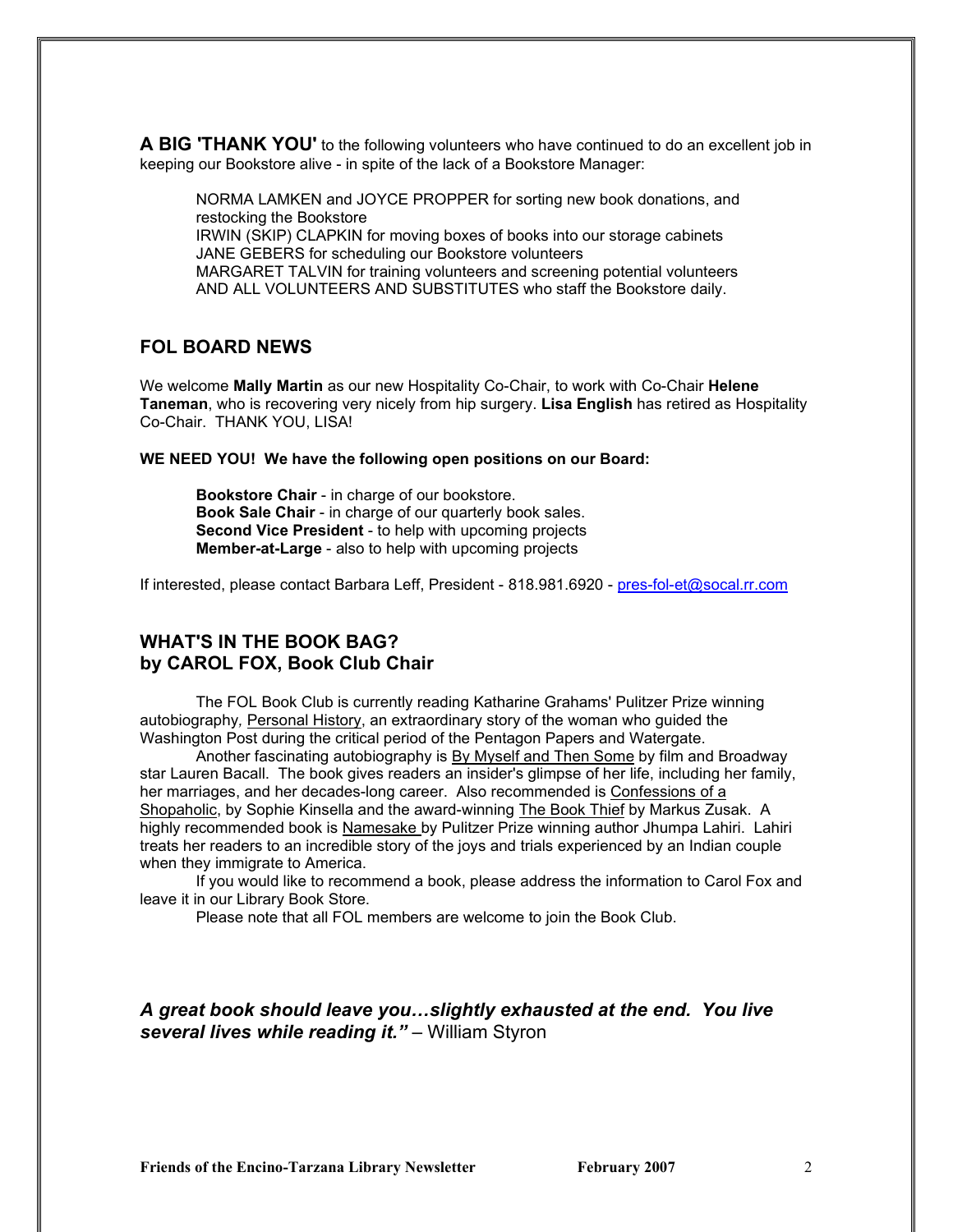#### **JANE'S BOOKS: BIOGRAPHIES AND AUTOBIOGRAPHIES by JANE GEBERS**

I love these because I love a good gossip. I enjoy finding out more about people I know from TV, movies, or the news. There are three kinds of biographies. The first ones are strictly factual and have footnotes and data at the back. These can be very informative as well as a good read. The second classification is the "Isn't he wonderful" type. These usually have a lot of input from the person being written about. The third biography is the put-down type, such as those written by Kitty Kelly. She looks for lurid details and as much dirt as possible.

I also enjoy autobiographies, which people write about themselves. No matter how circumspect the author tries to be, you get glimpses of the real person. Some are surprisingly frank, like the ones by Mary Astor, Shelley Winters. Diana Barrymore and Drew Barrymore. But they're actresses aren't they? Male actors are inclined to be less tell-all and therefore usually duller.

Books written by relatives and friends can be *very* informative. One about Marlene Dietrich by her daughter Maria Riva was a true eye-brow raiser. And, of course, you can think of other actors' daughters who wrote about their mothers. Being a movie star and a mother don't seem to be compatible occupations.

 Most biographies and autobiographies are written by important or famous people, but some of the most interesting are ones written by ordinary people. I remember one slim volume by a fisherman who ferried Jews from Denmark to Sweden during WWII. Another was written by a woman pioneer.

You never know what treasures you'll find when you go through our biography section in the Friends Bookstore. They are on the non-fiction side on the lower three shelves in the center. They may contain a fair amount of fiction, but it's up to us to be skeptical readers. Come see what we have. See how people became rich and famous. You might find a secret of success you can copy! And, if you've never considered reading biographies or autobiographies, you may be pleasantly surprised and find a whole new genre to dip into.

### **MORE RECOMMENDED BOOKS**

At the end of each Board meeting, we share information on some of our readings. Here are the latest recommendations:

William Brodrick - 6th Lamentation, a Novel Art Buchwald - Too Soon To Say Goodbye Albert Gore - An Inconvenient Truth: The Planetary Emergency of Global Warming and What We Can Do About It Joan Didion – The Year of Magical Thinking

"*I would be most content if my children grew up to be the kind of people who think decorating consists mostly of building enough bookshelves."* – Anna Quindlen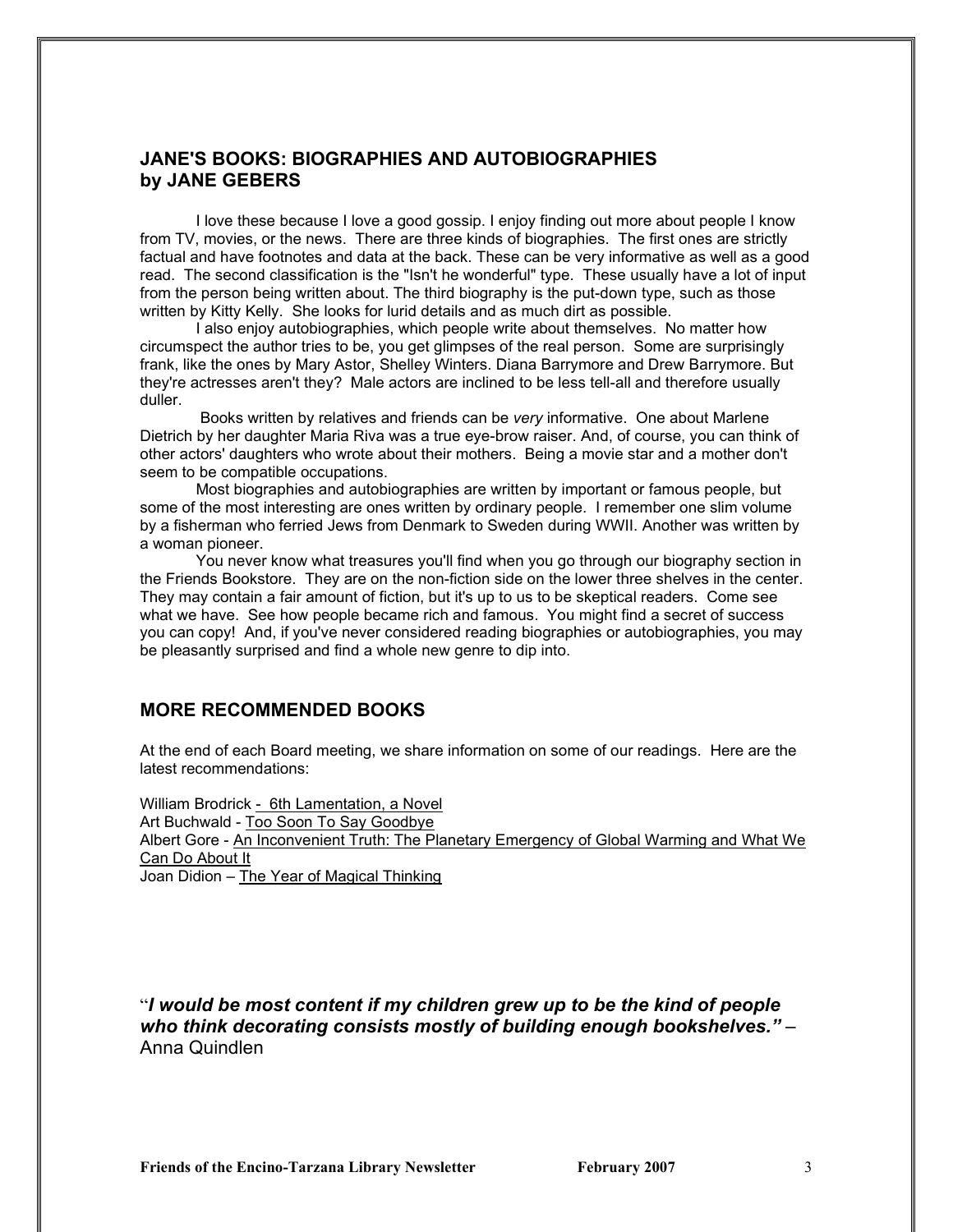#### **PRESIDENT'S ANNUAL REPORT FOR 2006 by BARBARA LEFF, President**

As I began my second term of office in January 2006, I was very optimistic that it would be a good year. Many of our Board members were continuing, and our new members showed great promise. It's my pleasure to work with all of them this year and next, and I thank them for their hard work and dedication to the Library and to the Friends. Some of their annual reports follow this report.

Our Friends' focus is to promote the Library by serving our community with interesting programming, and by providing more books and audiovisual materials through our fund-raising efforts via membership recruitment and bookstore/book sales.

I'm pleased to report that the **Friends donated \$12,285 to the Library in 2006:**

\$10,000 Books and materials to supplement City's limited branch library budget.

\$ 500 Children's programs, i.e. Russian puppet show, Inca Music Program, and a storyteller of "Princesses, Dragons & Dreams Come True."

350 Teen programs, i.e. a magician, a program on the ancient art of henna tattoos, and a pizza party for the Teen Advisory Group.

\$ 100 Refreshments for YALDA - Iranian Family Celebration

\$ 1,335 Two paperback racks - one for children's books and one for oversized bookclub-type adult books.

The Board is holding a substantial Library donation request for 2007, so you can see why it is crucial that we continue with our main income source - our bookstore and quarterly book sales - for which we are seeking chairpeople. Won't you help us?

We look forward to seeing more of you at our excellent and diverse programs. If you want up-to-the-minute news of our programs and changes, please send me your email address at: [\(pres-fol-et@socal.rr.com\)](mailto:pres-fol-et@socal.rr.com)

#### **MEMBERSHIP ANNUAL REPORT FOR 2006 by JENNY LAPIDUS, Chair**

As of November 1, 2006, we have 203 paid members. Dues range from \$5 to \$100. Dues income from Oct. 2005 to Oct. 2006 was \$3,630. We have 41 first time members; 15 have joined since August 1. Members are recruited at all functions and at the FOL Bookstore.

Upon joining, members receive a welcome letter, membership card, current newsletter, a coupon to be redeemed at the bookstore, and a survey/interest form.

Our new year starts Jan. 1 - we welcome you to join or rejoin- your family, friends, and acquaintances.

### **BOOKSTORE ANNUAL REPORT FOR 2006 by GAIL SILLMAN, Bookstore Manager**

We have had a successful year, with revenues continually increasing in our bookstore and at our quarterly book sales. Our quarterly book sales seem to be very popular as attendance is growing with each sale. We continue to thrive because of the community's support and their donations of gently used books and the willingness of our outstanding group of volunteers.

Because of our low prices, teachers are able to buy books for their classroom and school libraries. Children come into the bookstore with their allowance and can purchase five or ten books and still go home with change, and students rummage through our classic books for their required class reading.

After our book sales, the unsold books are donated to several different local charities.

Finally, I'd like to give a hearty THANK YOU to all of our dedicated volunteers, who have worked in the bookstore and/or at the book sales during 2006. You are an inspiration - we couldn't have done it without you!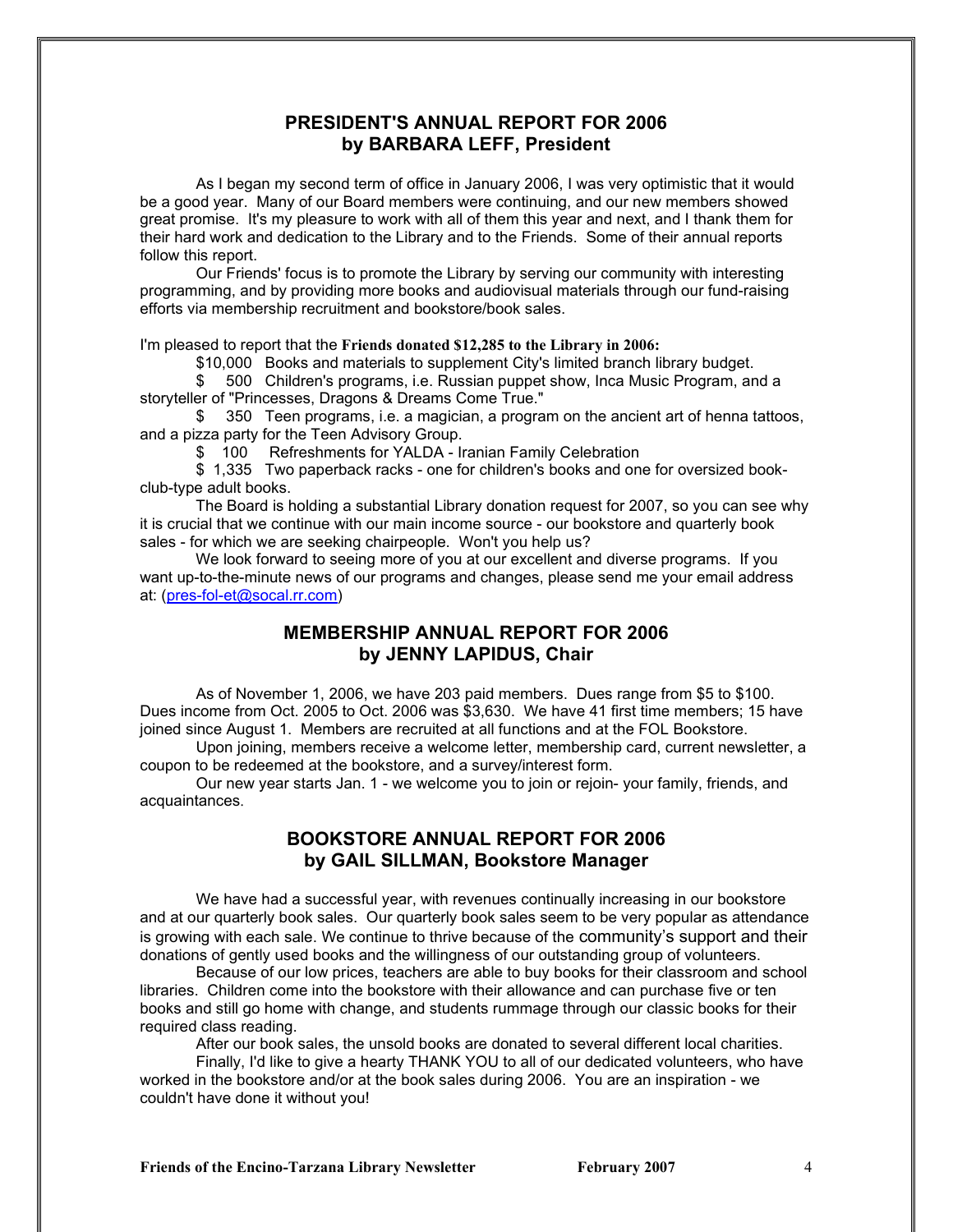#### **PROGRAM ANNUAL REPORT FOR 2006 by LINDA GROSE, Chair**

 Just how does a chairperson develop events? I read the *LA Times* to determine issues, items, and places of interest to present to the Friends group. It has been busy and interesting with a variety of speakers and local sightseeing trips.

#### **2006 speakers included:**

**Rosa Lowinger** discussed aspects of Cuban history in her book

**Al Martinez** reminisced about his dog and their last car trip together, in his new book

**Peter Nabokov** focused on Indian Sacred Sites while discussing his book

**Ray Bradbury** shared the highlights his writing career's ups and downs

**Tony Kienitz,** gardening columnist, addressed his personal gardening history, some triumphs and failures

**James Gilden,** travel columnist, talked about current travel issues

**Don Burris** described the successful reclaiming of Nazi art looted from an Austrian

Museum by the Altman Family of Los Angeles

**Shannon Diffner** lectured on "Banned and Challenged Books"

**David Hoselton** discussed the dynamics of writing for television

**Ilene Abramson**, Director of LAPL Children's Services, described children's programs throughout the system; and her experience on a national library book award committee

#### **2006 performances:**

**Vince Hauser** et al. of the Buckley School performed music of 40's -50's **The Monotones** - Buckley School students - performed holiday music

#### **2006 visits (via bus and subway):**

**Tour of Los Angeles Public Library (Central)** - downtown L.A. **Tour of Disney Hall** - downtown L.A.

#### **PUBLICITY/OUTREACH ANNUAL REPORT FOR 2006 by ADELE DRUCK, Chair**

The responsibilities of the publicity committee encompasses disseminating information about Friends programs and activities to local print and broadcast media, as well as posting information at local merchants when appropriate.

 Information on all 2006 Friends programs and book sales was sent to community newsletters, to both major newspapers, and to several free publications. (Regrettably, not all publications print our publicity each time!) Posters for programs and book sales were placed at local merchants. Flyers were placed in the Book Store and at several locations in the library, including the library's bulletin board. In addition, bookmarks with information about the sales on them were given out in the Book Store.

## **BOOK CLUB ANNUAL REPORT FOR 2006 by CAROL FOX, Chair**

The FOL Book Club had its initial organizational and planning meeting April 19. Members decided to embrace both fiction and non-fiction material with each participant having an opportunity to offer suggestions. The book club is open to all FOL members.

Club members have thus far read--and enthusiastically discussed--the following:

June 7 - Elie Wiesel - The Night Trilogy, i.e. Night, Dawn, and Day

- July 5 Kazuo Ishiguro Never Let Me Go
- Sept. 6 T. C. Boyle Tortilla Curtain

Oct. 5 - Lisa See - Snow Flower and the Secret Fan

Nov. 9 - Erik Larson - Devil in the White City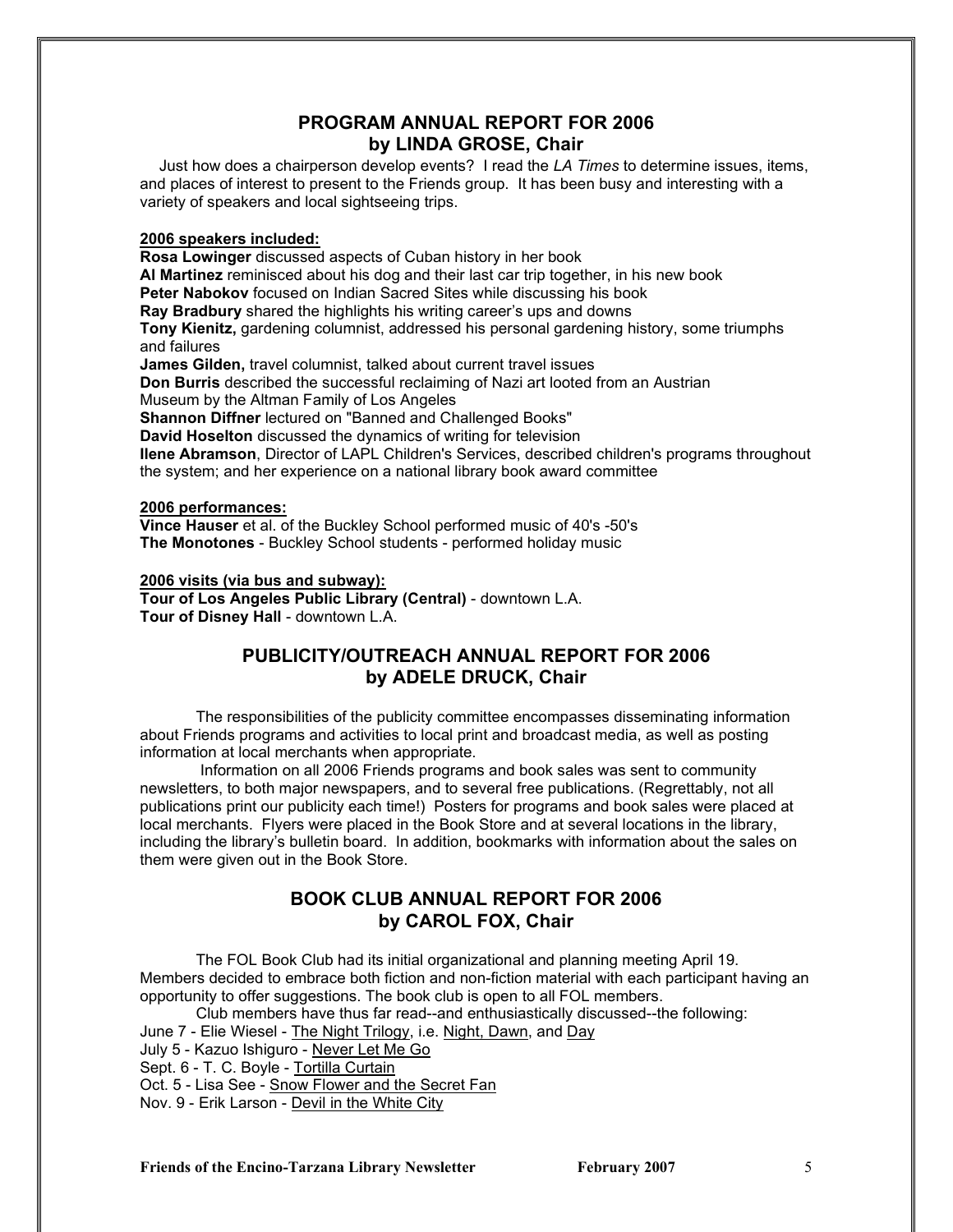### **OTHER BOARD MEMBERS' ANNUAL REPORTS FOR 2006**

These reports were substantially job descriptions and/or procedures, similar to Publicity, and are available to view upon request:

JANE GEBERS, First Vice President; ESTHER BRONNER ROSE, Corresponding Secretary; EVELYN PERL, Recording Secretary; NONIE LANN, Treasurer; LOIS LEVY, Communications/Telephone Chair; MARK LAMKEN, Historian; HELENE TANEMAN AND LISA ENGLISH, Hospitality Co-Chair; MARYALYCE REILLY, Newsletter Editor

#### **ENCINO-TARZANA BRANCH LIBRARY ANNUAL REPORT FOR 2006 by MELISSA POTTER, Senior Librarian**

My name is Melissa Potter and I am the Senior Librarian here at the Encino-Tarzana branch library. I'm actually the third Senior Librarian who has been here in this past year, but that is fitting when you consider what a big year of changes this has been.

Besides several staff changes, we have seen the VHS collection disappear due to vandalism, and the DVD collection grow with the help of both the Encino and Tarzana Neighborhood Councils, and our Friends Group. We have resurfaced the parking lot for safety issues, and we have welcomed two new Russian-speaking clerks to help us better serve our booming Russian population.

Our neighborhood is also becoming more diverse. I am getting more requests for Spanish materials and job applicants are listing Vietnamese and German as native languages. We are stretching to meet all of our neighbor's needs by ordering more Farsi, Russian and Spanish materials, locating materials in other languages, and buying more products to help new English language learners while still attempting to meet the regular demands for new materials in English, classics, and homework materials.

We also saw the demise of the Friends of the Library-supported "Project Best Seller" rental books program and the birth of the new free 7-day "Hot Off the Press" program. Some people have not adapted completely to the change, but it has reached a new audience of people who were not comfortable with the quarter a day charge for the "Project Best Seller" books, and we have retained most of the "Project Best Seller" fans, whose general comment seems to be, "Wow, a whole week free?"

One thing has remained constant, we are still a very busy branch. As of May, (unfortunately, that's the last month I have complete figures for) the Encino-Tarzana Branch Library was ranked  $8<sup>th</sup>$  in circulation out of 70 libraries, despite the fact that we are not open as many hours as the other branches, our parking lot was closed for quite a few weeks, and we went several months without children's audiovisual materials.

With the generous support and hard work of the Friends of the Library and the Library Foundation we have hosted 229 programs in the past year with over five thousand people in attendance. This year we are continuing our efforts to reach out to the community, and the children's and young adult librarians are reaching out to the schools to bring in more new faces.

In closing, I would just like to thank the Friends for all the hard work they are doing with the bookstore, the book sales, and with all the programs and gifts they have brought us. Your efforts have truly added another dimension to this library and have made it possible to serve more people than we could have on our own. Thank you!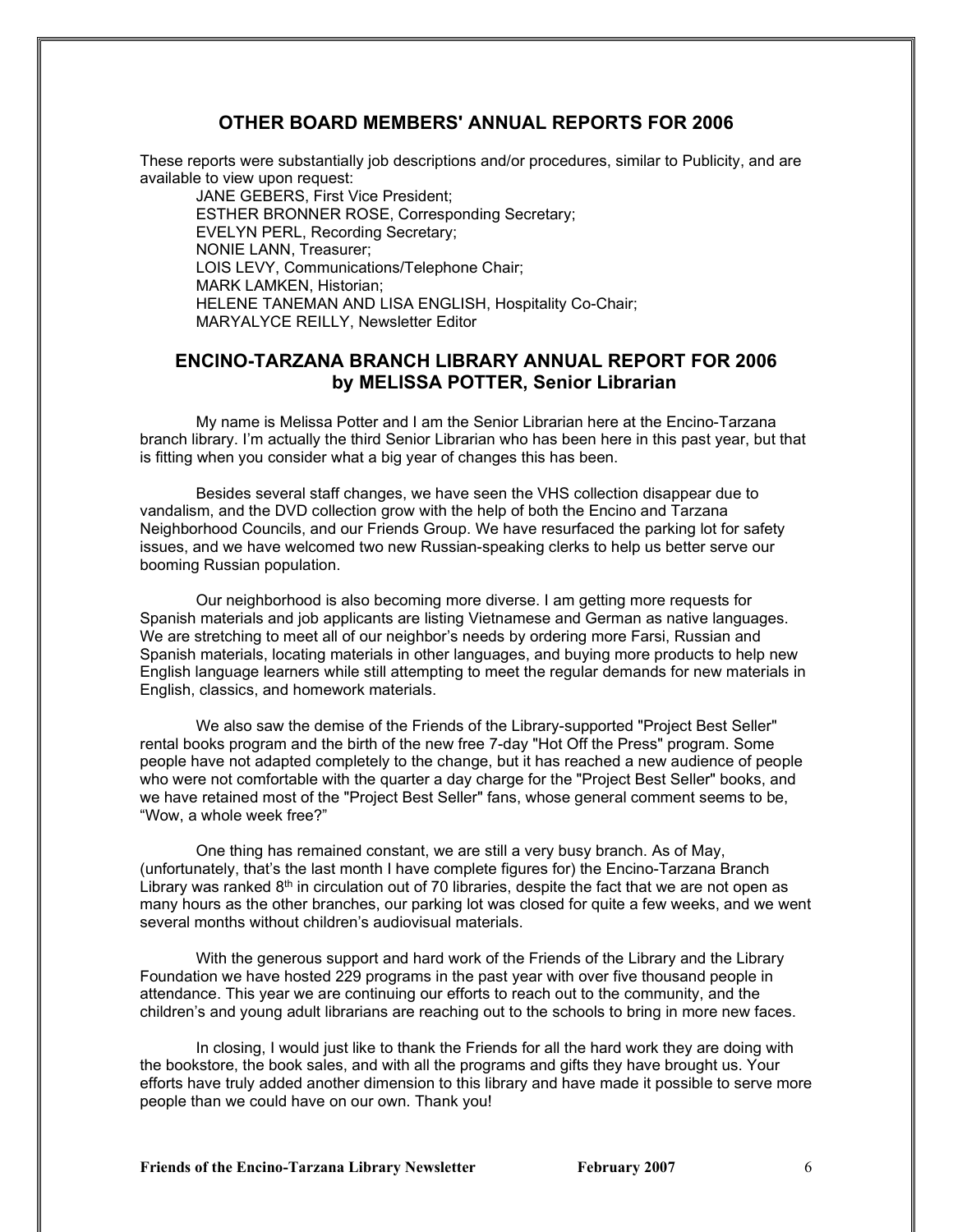# **FRIENDS OF THE ENCINO-TARZANA LIBRARY**

**18231 Ventura Blvd., Tarzana, Ca 91356 -- 818.343.1983 \_\_\_\_\_\_\_\_\_\_\_\_\_\_\_\_\_\_\_**

# **MEMBERSHIP APPLICATION FOR 2007**

*I would like to join / rejoin the FRIENDS of the Encino-Tarzana Library...*

| Name                                                                                                           | Today's Date          |                                |     |                                                     |  |
|----------------------------------------------------------------------------------------------------------------|-----------------------|--------------------------------|-----|-----------------------------------------------------|--|
| Address                                                                                                        |                       | $City$ <sub>____________</sub> | St. | $\mathbb{Z}^{1}$                                    |  |
| Telephone No.                                                                                                  | $(\text{day})$ (eve.) | Email                          |     |                                                     |  |
| Types of Membership:                                                                                           | Renew                 | New                            |     |                                                     |  |
| <i>Individual</i> (\$5)<br>Sustaining (\$50) __*Benefactor (\$100) **Business/Organization (\$100)<br>Other \$ |                       |                                |     | Family (\$10) Contributing (\$15) Supporting (\$25) |  |

\*\*Business/Organization - your business card will be printed in our quarterly Friends Newsletter. \*Benefactors (\$100 or more), a commemorative bookplate naming you and/or honoring your designee will be placed in a Library volume. Please print your bookplate inscription below.

| Your name            |  |
|----------------------|--|
| $AND/Or$ In Honor of |  |
| AND/Or In Memory of  |  |

*Please make your tax-deductible check payable to:" Friends of the Encino-Tarzana Library" Mail or drop off TODAY at the above address. Members will receive notices of membership meetings, major book sales and activities. Board meeting notices, minutes, agendas, and smaller activities are posted on Friends display stand in the Library. THANK YOU for joining us!*

#### SURVEY OF INTERESTS

=====================================================================

| Your Name                                                                                                  | Today's date:        |             |                         |  |  |
|------------------------------------------------------------------------------------------------------------|----------------------|-------------|-------------------------|--|--|
| (If not filled in above:)                                                                                  |                      |             |                         |  |  |
| <b>Address</b>                                                                                             | City                 | St          | Zip                     |  |  |
| Phone $(Day)(Eve.)$                                                                                        | Email address        |             |                         |  |  |
| Occupation (current) (former)                                                                              |                      |             |                         |  |  |
| What is your area of expertise?                                                                            |                      |             |                         |  |  |
| <b>INTERESTS -- We need HELP!</b> Please write YES / NO / MAYBE - and we'll contact you.                   |                      |             |                         |  |  |
| Volunteer at Library                                                                                       | Volunteer at Home    |             | Book/Media reviewer     |  |  |
| Computer skills                                                                                            | Fundraising          | Programming |                         |  |  |
| Clerical tasks                                                                                             | Enjoy meeting people |             | Artistic or Idea person |  |  |
| Social events                                                                                              | Phone Calls          |             |                         |  |  |
| Would you be interested in joining a book club?<br>Other interests or ways you'd like to help the Friends: |                      |             |                         |  |  |